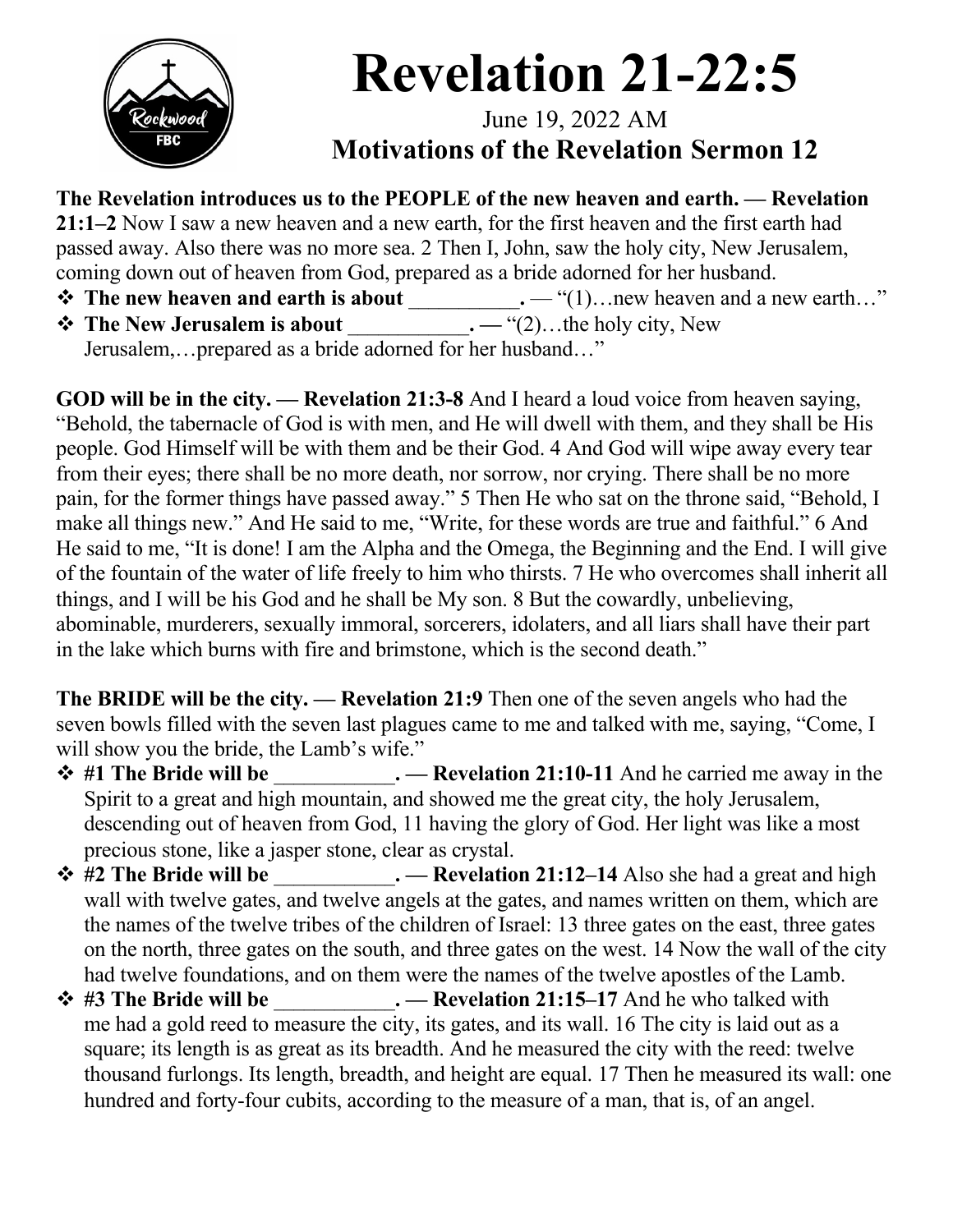- v **#4 The Bride will be** \_\_\_\_\_\_\_\_\_\_\_\_**. — Revelation 21:18–20** The construction of its wall was of jasper; and the city was pure gold, like clear glass. 19 The foundations of the wall of the city were adorned with all kinds of precious stones: the first foundation was jasper, the second sapphire, the third chalcedony, the fourth emerald, 20 the fifth sardonyx, the sixth sardius, the seventh chrysolite, the eighth beryl, the ninth topaz, the tenth chrysoprase, the eleventh jacinth, and the twelfth amethyst.
- v **#5 The Bride will be** \_\_\_\_\_\_\_\_\_\_\_\_**. — Revelation 21:21** The twelve gates were twelve pearls: each individual gate was of one pearl. And the street of the city was pure gold, like transparent glass.
- v **#6 The Bride will be** \_\_\_\_\_\_\_\_\_\_\_\_**. — Revelation 21:22-23** But I saw no temple in it, for the Lord God Almighty and the Lamb are its temple. 23 The city had no need of the sun or of the moon to shine in it, for the glory of God illuminated it. The Lamb is its light.
- v **#7 The Bride will be** \_\_\_\_\_\_\_\_\_\_\_\_**. — Revelation 21:24–27** And the nations of those who are saved shall walk in its light, and the kings of the earth bring their glory and honor into it. 25 Its gates shall not be shut at all by day (there shall be no night there). 26 And they shall bring the glory and the honor of the nations into it. 27 But there shall by no means enter it anything that defiles, or causes an abomination or a lie, but only those who are written in the Lamb's Book of Life.

## **The Revelation introduces us to the PLACE of the new heaven and earth**

**God will provide the NECESSITIES of life in the new heaven and earth. — Revelation 22:1–5** And he showed me a pure river of water of life, clear as crystal, proceeding from the throne of God and of the Lamb. 2 In the middle of its street, and on either side of the river, was the tree of life, which bore twelve fruits, each tree yielding its fruit every month. The leaves of the tree were for the healing of the nations. 3 And there shall be no more curse, but the throne of God and of the Lamb shall be in it, and His servants shall serve Him. 4 They shall see His face, and His name shall be on their foreheads. 5 There shall be no night there: They need no lamp nor light of the sun, for the Lord God gives them light. And they shall reign forever and ever.

- $\div$  **#1 will be provided by God in this perfect eternal garden.** "(1)…a pure river of water of life, clear as crystal, proceeding from the throne of God and the Lamb…"
- v **#2** \_\_\_\_\_\_\_\_\_\_\_\_ **will be supplied by God in this perfect eternal garden.**  "(2)…the tree of life, which bore twelve fruits, each tree yielding its fruit every month. The leaves of the tree were for the healing of the nations…."
- $\div$  **#3** will be eliminated by God in this perfect eternal garden. "(3)…And there shall be no more curse…"
- v **#4** \_\_\_\_\_\_\_\_\_\_\_\_ **will be expected by God in this perfect eternal garden.**  "(3)…and His servants shall serve Him...."
- $\div$  **#5 will be shared by God in this perfect eternal garden.** "(4)…They shall see His face, and His name shall be on their foreheads…"
- **→ #6 will be shone by God in this perfect eternal garden.** "(5)…They need no lamp nor light of the sun, for the Lord God gives them light…."
- $\div$  **#7 will be experienced there in this perfect eternal garden.** "(5)…And they shall reign forever and ever…"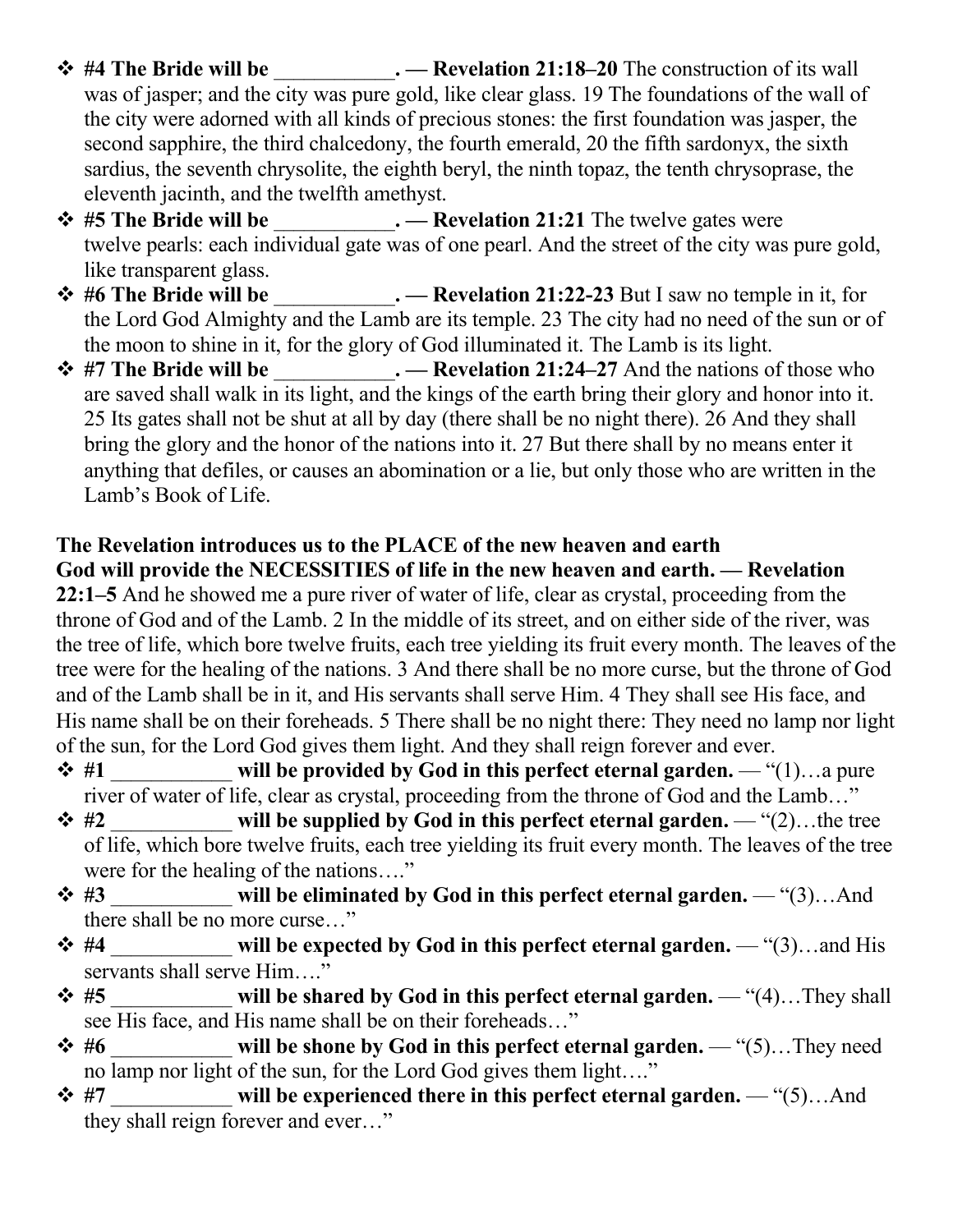

## **Revelation 21-22:5**

June 19, 2022 AM **Motivations of the Revelation Sermon 12**

**The Revelation introduces us to the PEOPLE of the new heaven and earth. — Revelation 21:1–2** Now I saw a new heaven and a new earth, for the first heaven and the first earth had passed away. Also there was no more sea. 2 Then I, John, saw the holy city, New Jerusalem, coming down out of heaven from God, prepared as a bride adorned for her husband.

- $\diamond$  The new heaven and earth is about PLACE. "(1)... new heaven and a new earth..."
- **❖ The New Jerusalem is about PEOPLE.** "(2)...the holy city, New Jerusalem,...prepared as a bride adorned for her husband…"

**GOD will be in the city. — Revelation 21:3-8** And I heard a loud voice from heaven saying, "Behold, the tabernacle of God is with men, and He will dwell with them, and they shall be His people. God Himself will be with them and be their God. 4 And God will wipe away every tear from their eyes; there shall be no more death, nor sorrow, nor crying. There shall be no more pain, for the former things have passed away." 5 Then He who sat on the throne said, "Behold, I make all things new." And He said to me, "Write, for these words are true and faithful." 6 And He said to me, "It is done! I am the Alpha and the Omega, the Beginning and the End. I will give of the fountain of the water of life freely to him who thirsts. 7 He who overcomes shall inherit all things, and I will be his God and he shall be My son. 8 But the cowardly, unbelieving, abominable, murderers, sexually immoral, sorcerers, idolaters, and all liars shall have their part in the lake which burns with fire and brimstone, which is the second death."

**The BRIDE will be the city. — Revelation 21:9** Then one of the seven angels who had the seven bowls filled with the seven last plagues came to me and talked with me, saying, "Come, I will show you the bride, the Lamb's wife."

- v **#1 The Bride will be GLORIOUS. — Revelation 21:10-11** And he carried me away in the Spirit to a great and high mountain, and showed me the great city, the holy Jerusalem, descending out of heaven from God, 11 having the glory of God. Her light was like a most precious stone, like a jasper stone, clear as crystal.
- v **#2 The Bride will be SAFE. — Revelation 21:12–14** Also she had a great and high wall with twelve gates, and twelve angels at the gates, and names written on them, which are the names of the twelve tribes of the children of Israel: 13 three gates on the east, three gates on the north, three gates on the south, and three gates on the west. 14 Now the wall of the city had twelve foundations, and on them were the names of the twelve apostles of the Lamb.
- v **#3 The Bride will be HOLY. — Revelation 21:15–17** And he who talked with me had a gold reed to measure the city, its gates, and its wall. 16 The city is laid out as a square; its length is as great as its breadth. And he measured the city with the reed: twelve thousand furlongs. Its length, breadth, and height are equal. 17 Then he measured its wall: one hundred and forty-four cubits, according to the measure of a man, that is, of an angel.